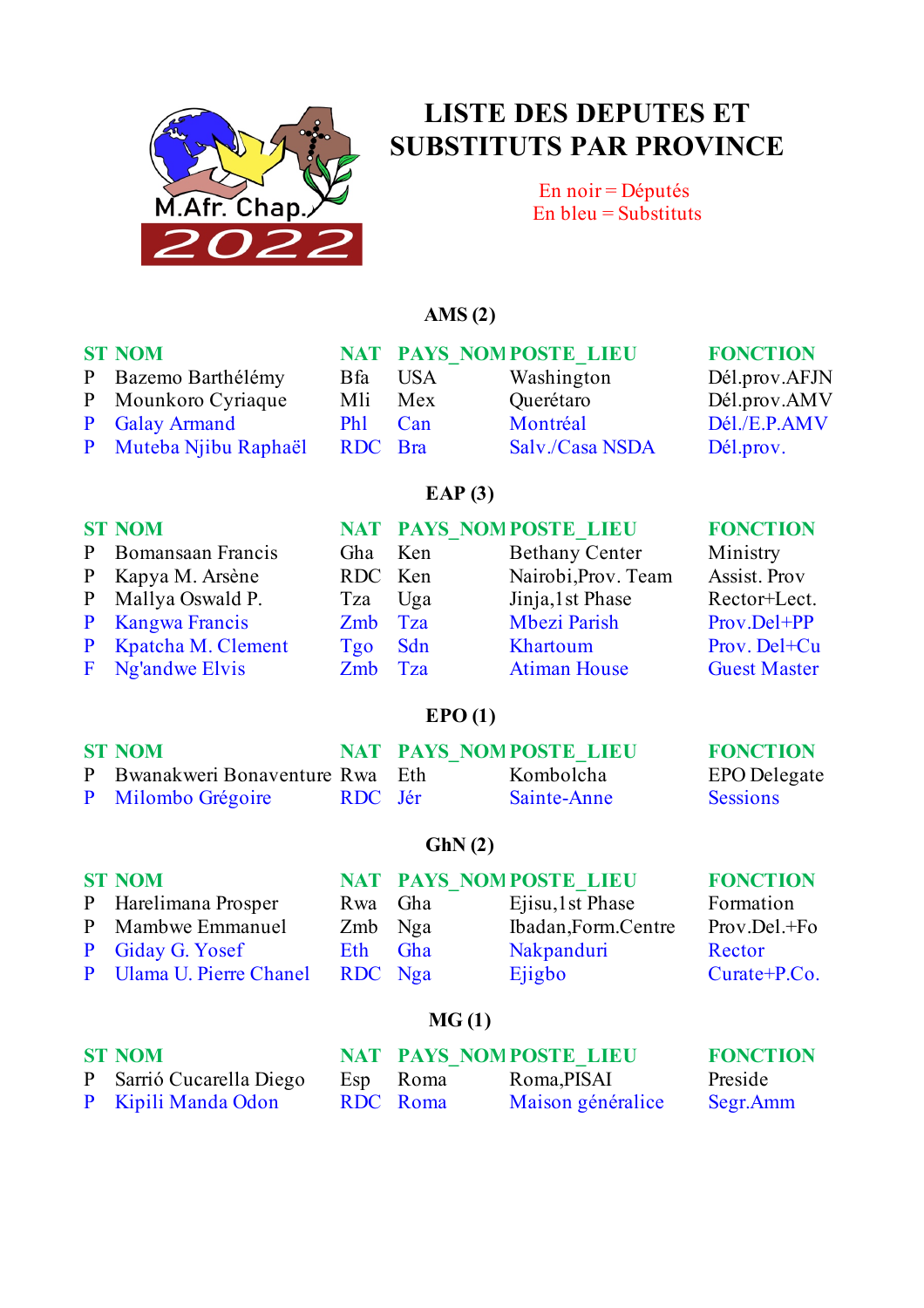## **Mgh (1)**

| <b>ST NOM</b>                    |           | NAT PAYS NOM POSTE LIEU | <b>FONCTION</b> |
|----------------------------------|-----------|-------------------------|-----------------|
| P Amalebondra K. Jean-M. RDC Alg |           | Ouargla                 | Apostolat       |
| <b>P</b> Kyererezi Vincent       | $Uga$ Alg | Tizi-Ouzou              | $Sup. + Apost.$ |

# **PAC (3)**

| <b>ST NOM</b>                    |         |            | NAT PAYS NOMPOSTE LIEU             | <b>FONCTION</b> |
|----------------------------------|---------|------------|------------------------------------|-----------------|
| P Mukanga Jean-Jacques           | RDC RDC |            | Bukavu, N.D.d'Afrique Rect.+D.prov |                 |
| P Pam Dennis Dashong             | Nga RDC |            | Bukavu, Ch. Lwanga                 | Assist.prov.    |
| P Traore Simplice                | Mli Rwa |            | Kigali, Maison CML                 | Dél. Prov.+M    |
| P Mukuka Humphrey                | Zmb RDC |            | Kipaka                             | Curé            |
| P Ntihebuwayo Jean-Bosco Bdi Bdi |         |            | Gitega                             | Dél.pro.Jeun    |
| P Ssekweyama John                | Uga     | <b>RDC</b> | Buholo 3                           | Curé            |

## **PAO (3)**

| <b>ST NOM</b>            |                     | NAT PAYS NOMPOSTE LIEU   | <b>FONCTION</b>     |
|--------------------------|---------------------|--------------------------|---------------------|
| P Hulecki Pawel          | Pol CI <sub>v</sub> | Korhogo                  | Vicaire             |
| P Kapilimba Imani Pascal | RDC Mli             | Bamako, Hamdallaye       | <b>IFIC-CFR Dir</b> |
| P Nyembo Delphin         | RDC Bfa             | Ouaga, Mais. Prov.       | Ass.Prov.           |
| P Apee Dominic           | Gha Bfa             | Ouaga, J.XXIII           | Curé                |
| P Ssennyondo Bruno       | $Uga$ Mli           | <b>C. Senoufo CRSPCS</b> | Dél.Pro+Dir.        |
| P Yaméogo P. Sylvain     | Bfa Civ             | Abidjan                  | Recteur             |
|                          |                     |                          |                     |

## **PEP (5)**

|              | <b>ST NOM</b>          |            |            | <b>NAT PAYS NOMPOSTE LIEU</b>    | <b>FONCTION</b> |
|--------------|------------------------|------------|------------|----------------------------------|-----------------|
| $\mathbf{P}$ | Jacques Georges        | Bel        | <b>EUR</b> | Bruxelles, Province              | Assist.Prov.    |
|              | P Lengaigne Emmanuel   | Fra        | Fra        | Paris, Verlomme                  | Del. Prov       |
|              | P Rossmann Frank       | Deu        | Deu        | Berlin                           | Afrika-Cter     |
| P            | Seenan Hugh            | Gbr        | Gbr        | London, Corfton Rd               | Prov. Del.+A    |
|              | P van Campen Ferdinand | Nld        | Gbr        | Liverpool                        | Par. Priest     |
|              | P Cazzola Gaetano      | <b>Ita</b> | Ita        | Treviglio, Casa Sett.            | Dél.prov.       |
| P.           | de Bekker Jozef        | <b>Nld</b> | <b>Nld</b> | Heythuysen                       | Prov.Del.       |
| P.           | Garcia Padilla Oscar   | Mex Esp    |            | Caire                            | <b>Etudes</b>   |
| P.           | Mateso M. Peter        | RDC Fra    |            | H.C.: Lyon                       | <b>Etudes</b>   |
| P            | <b>Wellens Yvo</b>     | <b>Bel</b> | <b>Bel</b> | Bruxelles, Ch.Degroux Dél. Prov. |                 |

## **SAP (3)**

| <b>ST NOM</b>           |         |     | NAT PAYS NOMPOSTE LIEU | <b>FONCTION</b> |
|-------------------------|---------|-----|------------------------|-----------------|
| P Maria Joseph Leo L.   | Ind     | Saf | Merrivale              | Formation       |
| P Ngahy James           | Tza     | Mwi | Kanengo                | Dir. CfSC       |
| P O'Shea Brendan        | Irl     | Mwi | Mua                    | Dir.Art Ctre    |
| P Gasimba Raphaël       | RDC Moz |     | Dombe                  | Prov.Del+PP     |
| P Itungabose Benjamin   | Bdi Zmb |     | Kabwata                | Par. Priest.    |
| P Millanzi Konrad Simon | Tza Saf |     | Edenglen               | P.Del.Voc.C.    |